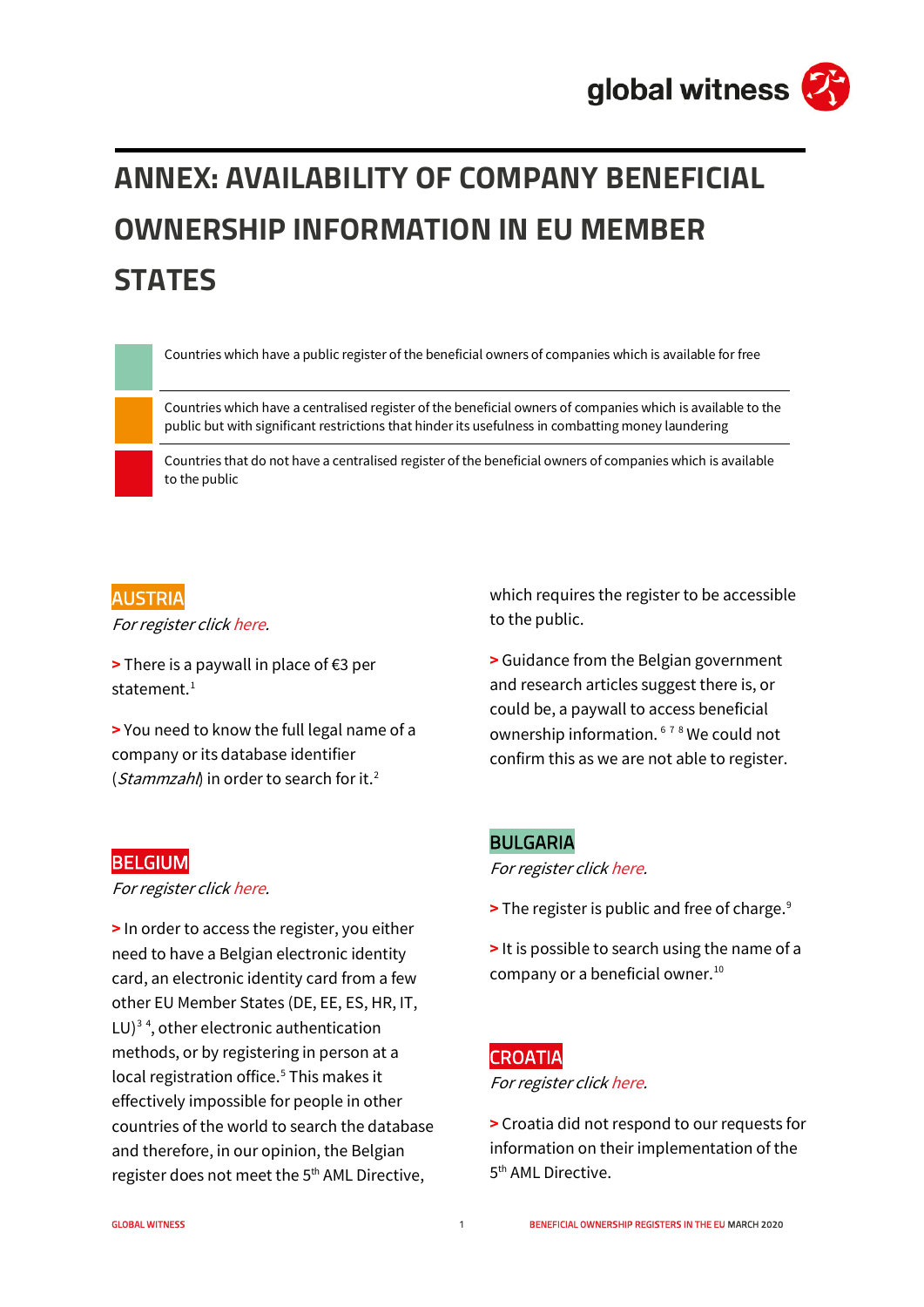**>** In order to access the register, you either need an electronic means of identification that appears to only be accessible to Croatian citizens or residents, those with a bank account in Croatia or those registered with the national telecommunications company, or an electronic identity card from a few other EU Member States (BE, LU, LV, EE, ES, SK, ES, IT).<sup>[11](#page-8-1)</sup> This makes it effectively impossible for people in other countries of the world to search the database and therefore, in our opinion, the Croatian register does not meet the 5<sup>th</sup> AML Directive, which requires the register to be accessible to the public.

**>** The competent authority in charge of register announced that the register is up and running and does not have a paywall. We were not able to confirm that as we cannot access the register.<sup>[12](#page-8-2)</sup>

## **CYPRUS**

**>** Cyprus did not respond to our request for information on their implementation of the 5<sup>th</sup> AML Directive.

**>** The Cypriot corporate register does not contain information on beneficial owners. $13$ We could not find evidence of another register of beneficial owners of companies in Cyprus, either one that is accessible to people with a legitimate interest or one that is accessible to the public. If true, that would imply that Cyprus does not meet the requirements of the  $4<sup>th</sup>$  and the  $5<sup>th</sup>$  AML Directives.

**>** The European Commission sent a letter of formal notice to the Cypriot government in February 2020 for not having notified it of any implementation measures for the 5<sup>th</sup> AML Directive.[14](#page-8-4)

## CZECHIA

#### For register clic[k here.](https://issm.justice.cz/)

**>** Czechia has a beneficial ownership register that is accessible to people who can demonstrate a legitimate interest in using it.<sup>[15](#page-8-5)</sup> In other words, it has a register which is compliant with the 4th AML Directive, but not the  $5<sup>th</sup>$ .

**>** The legislative process to complete the implementation

of the 5<sup>th</sup> AML Directive is expected 'during the year 2020'.[16](#page-8-6)

## DENMARK

For register clic[k here.](https://datacvr.virk.dk/data/?language=en-gb&)

**>** The register is public and free of charge to obtain beneficial ownership information.<sup>[17](#page-8-7)</sup>

- **>** The information is available in an open data format, that is, it can be downloaded in bulk in a machine-readable format.<sup>[18](#page-8-8)</sup>
- **>** It is possible to search using the name of a company or a beneficial owner.<sup>[19](#page-8-9)</sup>

## **ESTONIA** For register clic[k here.](https://ariregister.rik.ee/index?lang=eng)

**>** There is a paywall in place of €1 per company for beneficial ownership information $20$ 

## FINLAND

#### For register clic[k here.](https://virre.prh.fi/novus/home?execution=e1s1)

**>** There is a register of beneficial owners but in order to be able to access it, you need to fill in a form to 'report the purpose for which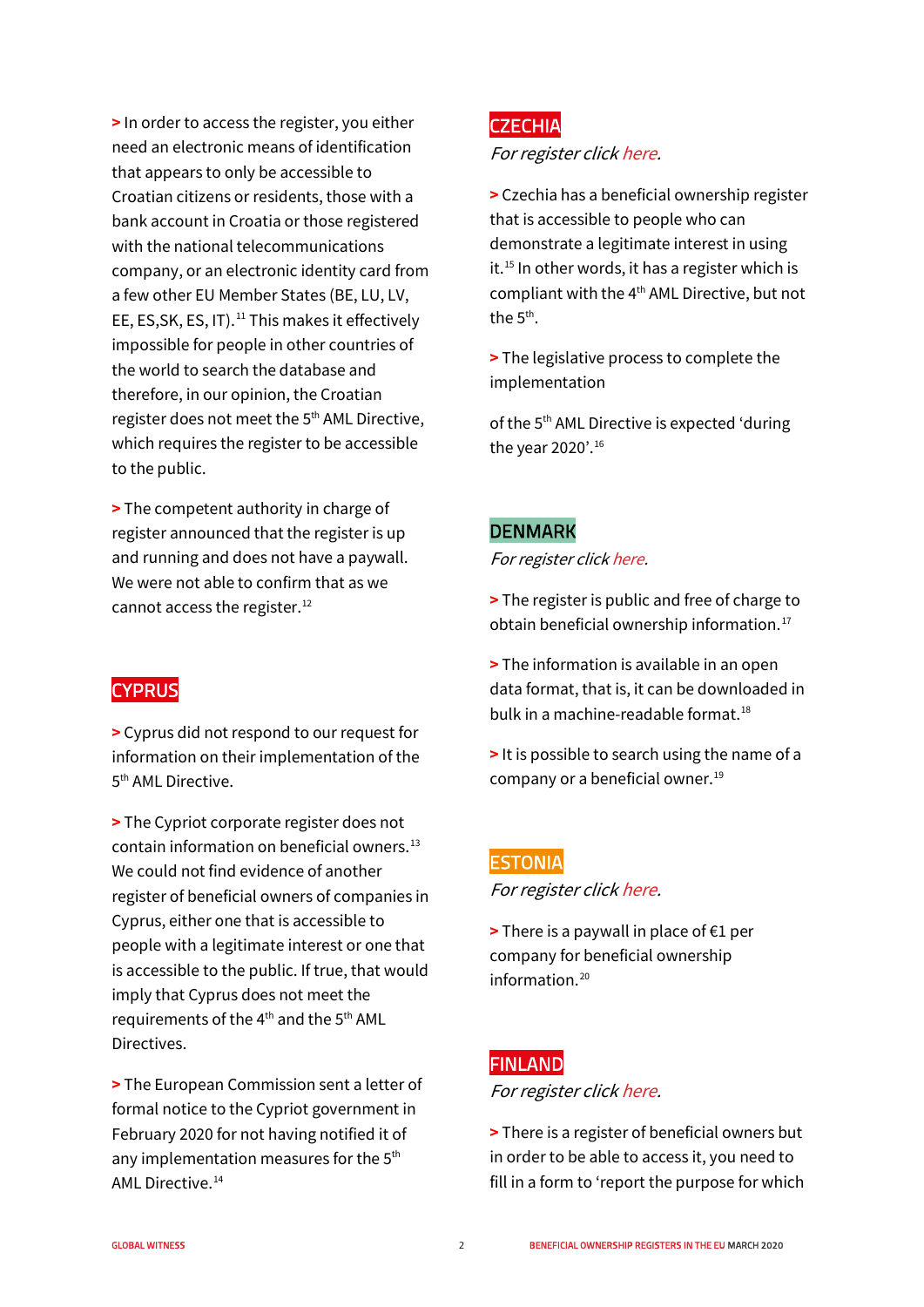the details will be used'. [21](#page-9-0) It is not clear whether access would be granted to everyone no matter what answer they provide to this question, but given that the question is posed, we take it to mean that the register is not open to all. If that is true, it would mean that the register is not compliant with the 5<sup>th</sup> AML Directive.

**>** It is possible to find out if a company has submitted information on its beneficial owners for free, by manually checking all the forms submitted by the company which is very time-consuming.[22](#page-9-1)

**>** There is a paywall of €7 per company/extract for beneficial ownership information.<sup>[23](#page-9-2)</sup>

## FRANCE

**>** France currently has a register that is accessible to people with a legitimate interest.  $24$  The information in the register is checked and updated regularly by clerks (*greffier*, a legal profession that is covered by AML requirements).

**>** Legislation to set up a public register was passed in February 2020 $25$  and the public register should be implemented in March<sup>26</sup> or April<sup>[27](#page-9-6)</sup> 2020.

**>** Once set up, the public register will be available for free. [28](#page-9-7) [29](#page-9-8)

#### GERMANY

#### For register clic[k here.](https://www.transparenzregister.de/treg/de/start?4)

**>** There is a paywall of €1.65 per document. Organisations that have beneficial tax treatment can apply to be exempt from paying the fees. [30](#page-9-9)

**>** You have to register to search for beneficial ownership information. To do this, you need to provide your full name, date of birth, address as well as upload a copy of your ID/passport.  $31\,32$  $31\,32$  $31\,32$  In our opinion, verifying the identity of those inspecting the register is both unreasonable and disproportionate.

#### **GREECE**

#### For register clic[k here.](https://www.gsis.gr/polites-epiheiriseis/epiheiriseis/mitroo-pragmatikon-dikaioyhon)

**>** Greece did not respond to our request for information on their implementation of the 5<sup>th</sup> AML Directive.

**>** According to an announcement by the Deputy Finance Minister, a register should have started operating on 3 March 2020.<sup>[33](#page-9-12)</sup> However, as of the time of writing (17 March), we could not access the register.

**>** In order to be able to access beneficial ownership information, the law states that you will need 'taxisnet code' (appears to be available only to Greek citizens or residents) and to fill in a form to provide a reason for why you are searching for beneficial ownership information. [34](#page-9-13) It is not clear whether access would be granted to everyone no matter what answer they provide to this question, but given that the question is posed, we take it to mean that the register is not open to all. If that is true, it would mean that the register is not compliant with the 5<sup>th</sup> AML Directive.

**>** There will be a paywall of €20 for 10 searches.<sup>[35](#page-10-0)</sup> [36](#page-10-1)

**>** The beneficial owner will be informed if someone has searched for them (except if the search was carried out by authorities). $37$ In our view, this is highly problematic as any money launderers, tax evaders or terrorist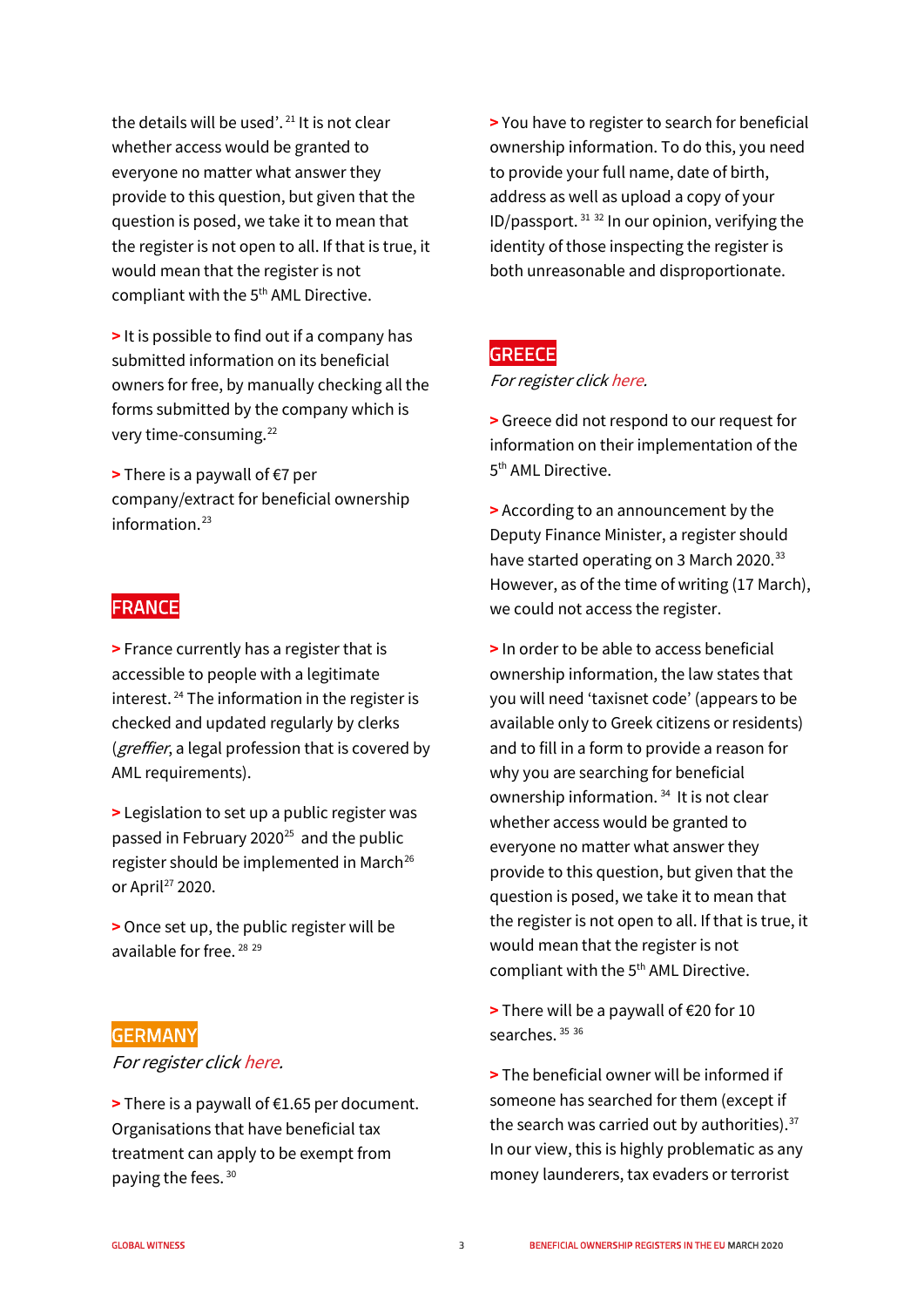financiers with a Greek company will be tipped off that they are being investigated by, for example, journalists, enabling them to re-incorporate the company elsewhere or otherwise attempt to cover their tracks.

## **HUNGARY**

**>** According to the Hungarian government 'the central database is planned to enter into operations at a later stage, so the more detailed rules and the underlying infrastructure will be prepared by December 2020.'[38](#page-10-3)

**>** The European Commission sent a letter of formal notice to the Hungarian government in February 2020 for not having notified it of any implementation measures for the 5<sup>th</sup> AML Directive.[39](#page-10-4)

## **IRELAND**

For register clic[k here.](https://rbo.gov.ie/)

**>** There is a paywall of €2.50 for each beneficial ownership report. [40](#page-10-5)

**>** You have to register to search, but the process is relatively straightforward, requiring name, address, and email address. [41](#page-10-6)

## ITALY

**>** The legislative decree transposing the 5th AML Directive (decree 125 or the amendment to the AML/CFT Act) has been passed but a public register has not yet been implemented. [42](#page-10-7) [43](#page-10-8)

**>** A public consultation on the draft decree that would set up a beneficial ownership register closed on 28 February 2020.<sup>[44](#page-10-9)</sup> We assume from this, and the fact that we could not find any evidence of a register online, that Italy currently does not have a beneficial ownership register accessible to the public, and not even to those with a legitimate interest as required by the 4th Directive.

- **>** The public consultation document suggests that there will be a paywall. [45](#page-10-10)
- **>** Infocamere will manage the register.<sup>[46](#page-10-11)</sup>

## LATVIA

For register clic[k here.](https://info.ur.gov.lv/?#/data-search)

**>** Basic information on beneficial ownership (name and date of birth/person's ID) is accessible for free and without any registration requirements.<sup>[47](#page-10-12)</sup>

**>** To access documents, historical data and data about a natural person, you have to register using an electronic means of identification that appears to only be accessible to Latvian citizens and those with a bank account in Latvia. It seems unnecessary to restrict the access to additional information about beneficial owners to people with a connection to Latvia.

**>** Latvia is a member of the Beneficial Ownership Leadership Group meaning that it is committed to publishing company beneficial ownership data that is freely downloadable, searchable, and reusable by the public, without a fee, proprietary software, or the need for registration.<sup>48</sup>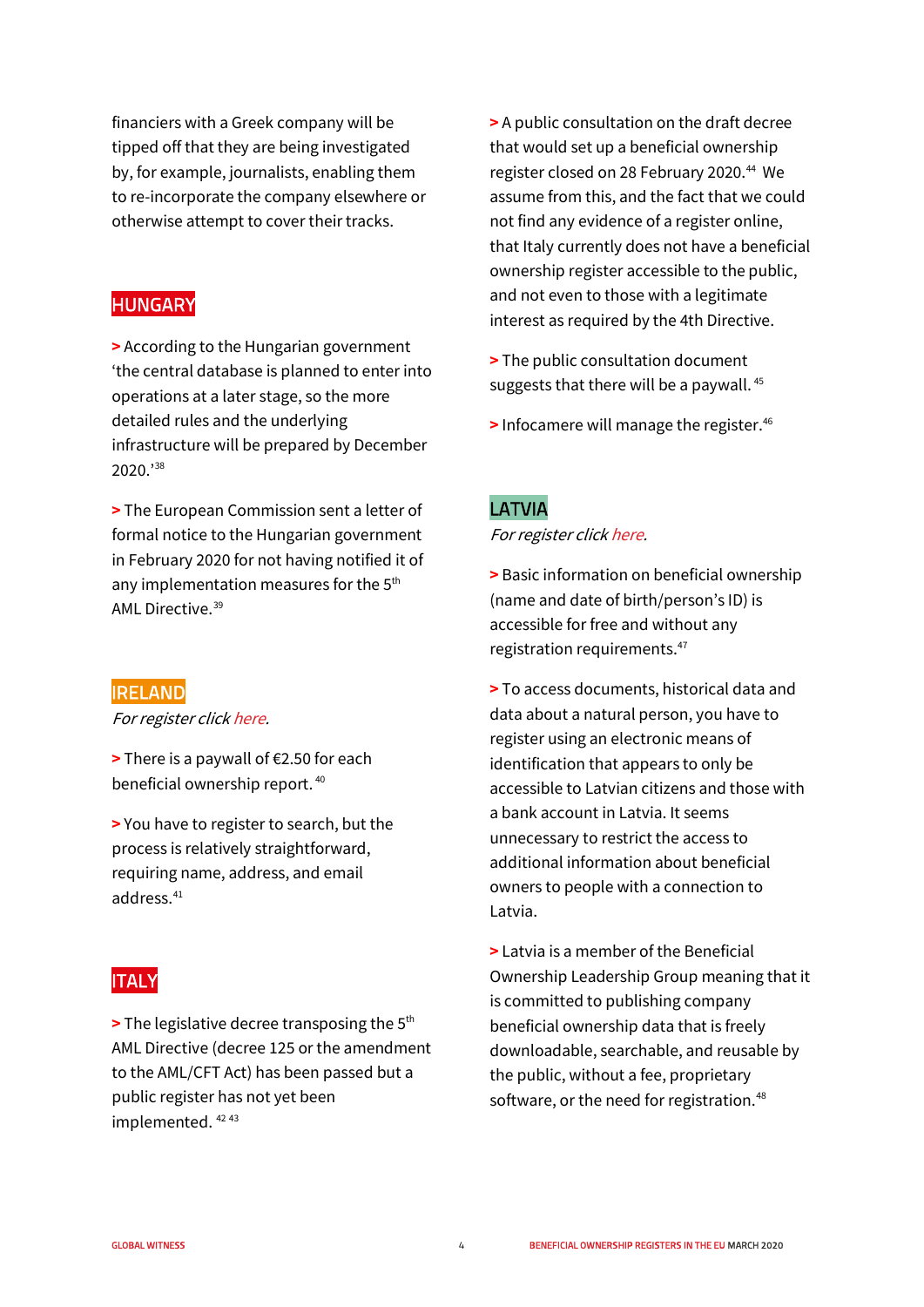## **LITHUANIA**

**>** Amendments to the AML law that transpose the 5<sup>th</sup> AML Directive were adopted on 3 December 2019 and entered into force on 10 January 2020.<sup>[49](#page-10-14)</sup> However, we could not find any evidence that the register has been set up and the Lithuanian government did not provide us with any evidence in their response to us. A media article suggests that there is a lack of funds for setting up the register.<sup>50</sup>

**>** There are two online databases of corporate entities in Lithuania:

- The Register of Legal Entities (RLE) maintains basic information on all types of companies and is publicly available.[51](#page-10-16)
- The Information System of Members of Legal Entities (JADIS) holds shareholder information on 84% of Lithuanian companies. Shareholder information is available to competent authorities for free and to reporting entities for a fee. [52](#page-10-17)

This suggests that, as well as currently lacking a beneficial ownership register, Lithuania currently lacks a register that contains shareholder information for all its companies.

## LUXEMBOURG

#### For register clic[k here.](https://www.lbr.lu/mjrcs-rbe/)

**>** Beneficial ownership information is available for free and without registration.<sup>[53](#page-10-18)</sup> [54](#page-10-3)

**>** You can search using the name of the company or its business register (RCS) number.[55](#page-10-19)

**>** It is particularly pleasing to see that Luxembourg is one of the first countries to have a fully public beneficial ownership register up and running given that in November 2018 the European Commission referred Luxembourg to the European Court of Justice citing a failure to fully implement the 4<sup>th</sup> AML Directive.<sup>[56](#page-10-20)</sup>

## MALTA

#### For register clic[k here.](https://registry.mbr.mt/ROC/index.jsp#companySearch.do?action=companyDetails)

- **>** There is a register of beneficial owners, but in order to access information on beneficial owners you need to agree that you will use the information for the purpose of carrying out customer due diligence.<sup>[57](#page-10-21)</sup> In our opinion, such a register does not meet the requirements of the 4<sup>th</sup> AML Directive (which requires access to anyone with a legitimate interest) let alone the  $5<sup>th</sup>$  (which requires access to everyone).
- **>** There is a paywall of €5 per company. [58](#page-10-22)

## **NETHERLANDS**

**>** Netherlands did not respond to our request for information on their implementation of the 5<sup>th</sup> AML Directive.

**>** The law introducing the register has been approved by the lower house<sup>[59](#page-10-23)</sup> but has not, at the time of writing, been approved by the upper house of the Dutch parliament.<sup>[60](#page-10-24)</sup>

**>** Evidence suggests a centralised register does not exist; setting up of a beneficial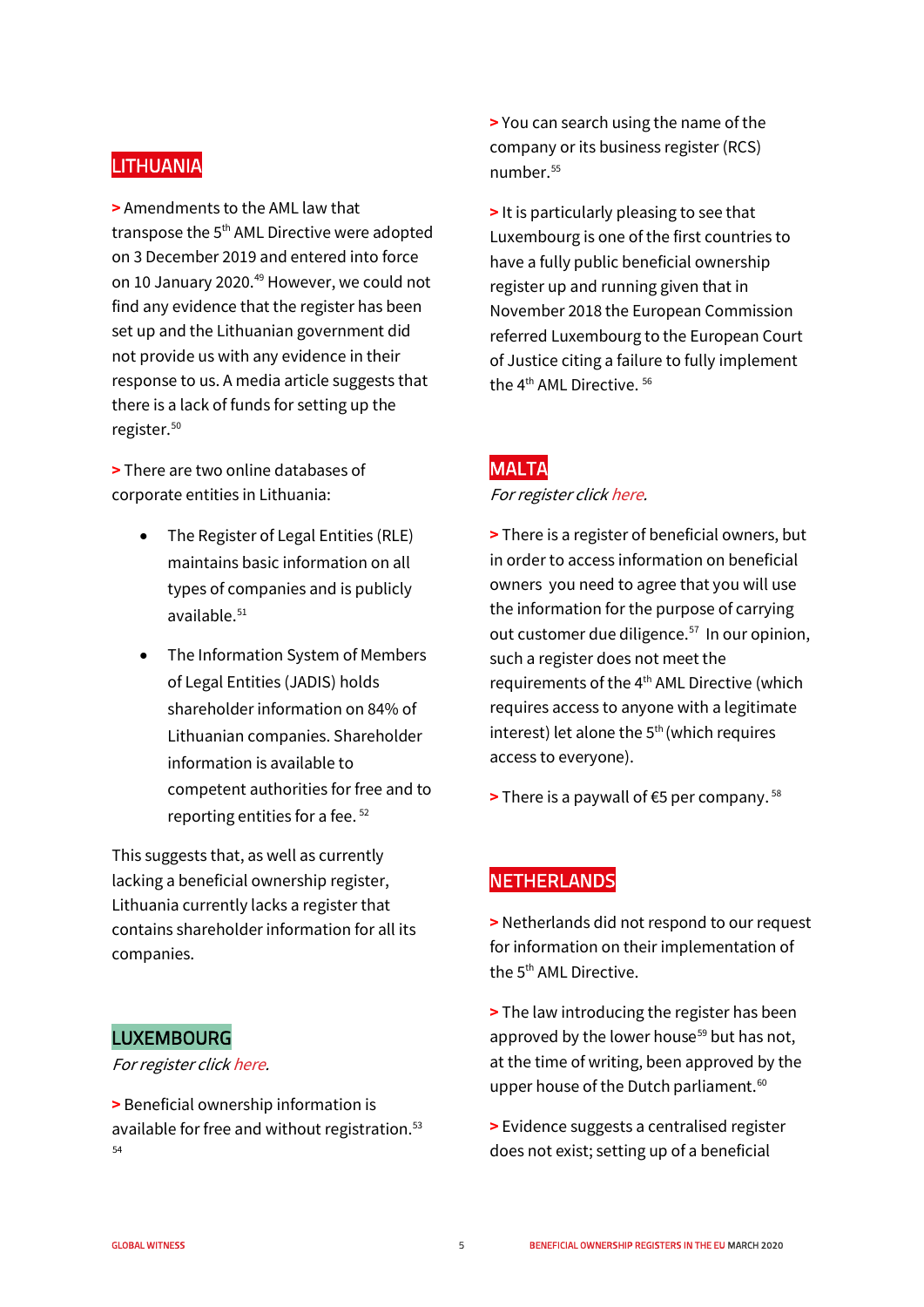ownership register is most probably delayed until late April 2020.<sup>[61](#page-10-25)</sup>

**>** The European Commission sent a letter of formal notice to the Dutch government in February 2020 for not having notified it of any implementation measures for the 5<sup>th</sup> AMI Directive.<sup>[62](#page-10-26)</sup>

## POLAND

#### For register clic[k here.](https://crbr.podatki.gov.pl/adcrbr/#/wyszukaj)

**>** There is a public register of beneficial owners of companies, but in order to search it, you need to know the company's tax number (NIP) or, in the case of an individual, their national identification number (PESEL), or if that has not been entered, their date of birth[.63](#page-10-1) It is possible to find a company's NIP number online through the National Court Register<sup>[64](#page-10-27)</sup> or the Central Registration and Information on Business.<sup>[65](#page-10-28)</sup> However the beneficial ownership register does not provide links to these other registers making it cumbersome to use for the first time.

#### PORTUGAL

For register clic[k here.](https://rcbe.justica.gov.pt/)

**>** Portugal did not respond to our request for information on their implementation of the 5<sup>th</sup> AML Directive.

**>** There is a register of beneficial owners of companies, but in order to access beneficial ownership information, you need to know the company's tax ID (NIPC) or individual's tax identification number (NIF). It is possible to find at least some companies' NIPC number online<sup>[66](#page-10-29)</sup> or from the company's own website, if they have one. However, we are

not certain that it is possible to find the tax ID of all Portuguese companies in this way.

**>** In order to search the register, it is necessary to answer a question as to why you are carrying out the search (though it appears that any answer is acceptable).<sup>67</sup>

**>** In order to access the register, you need a citizen card or digital mobile key (or a digital certificate saying you are a lawyer, solicitor or notary) which appear to only be available to citizens or residents of Portugal. This makes it effectively impossible for people in other countries of the world to search the database and therefore, in our opinion, the Portuguese register does not meet the 5<sup>th</sup> AML Directive, which requires the register to be accessible to the public.

**>** The European Commission sent a letter of formal notice to the Portuguese government in February 2020 for not having notified it of any implementation measures for the 5<sup>th</sup> AML Directive.<sup>[68](#page-10-31)</sup>

#### ROMANIA

#### For register clic[k here.](https://portal.onrc.ro/ONRCPortalWeb/appmanager/myONRC/public)

**>** Romania has a register of beneficial owners that is accessible to people with a legitimate interest and does not have a paywall. $69$ 

**>** The legal instrument to transpose the 5th AML Directive has been drafted but has yet to be sent out for consultation or put before parliament.<sup>[70](#page-10-33)</sup>

**>** The European Commission sent a letter of formal notice to the Romanian government in February 2020 for not having notified it of any implementation measures for the 5<sup>th</sup> AML Directive.<sup>[71](#page-10-34)</sup>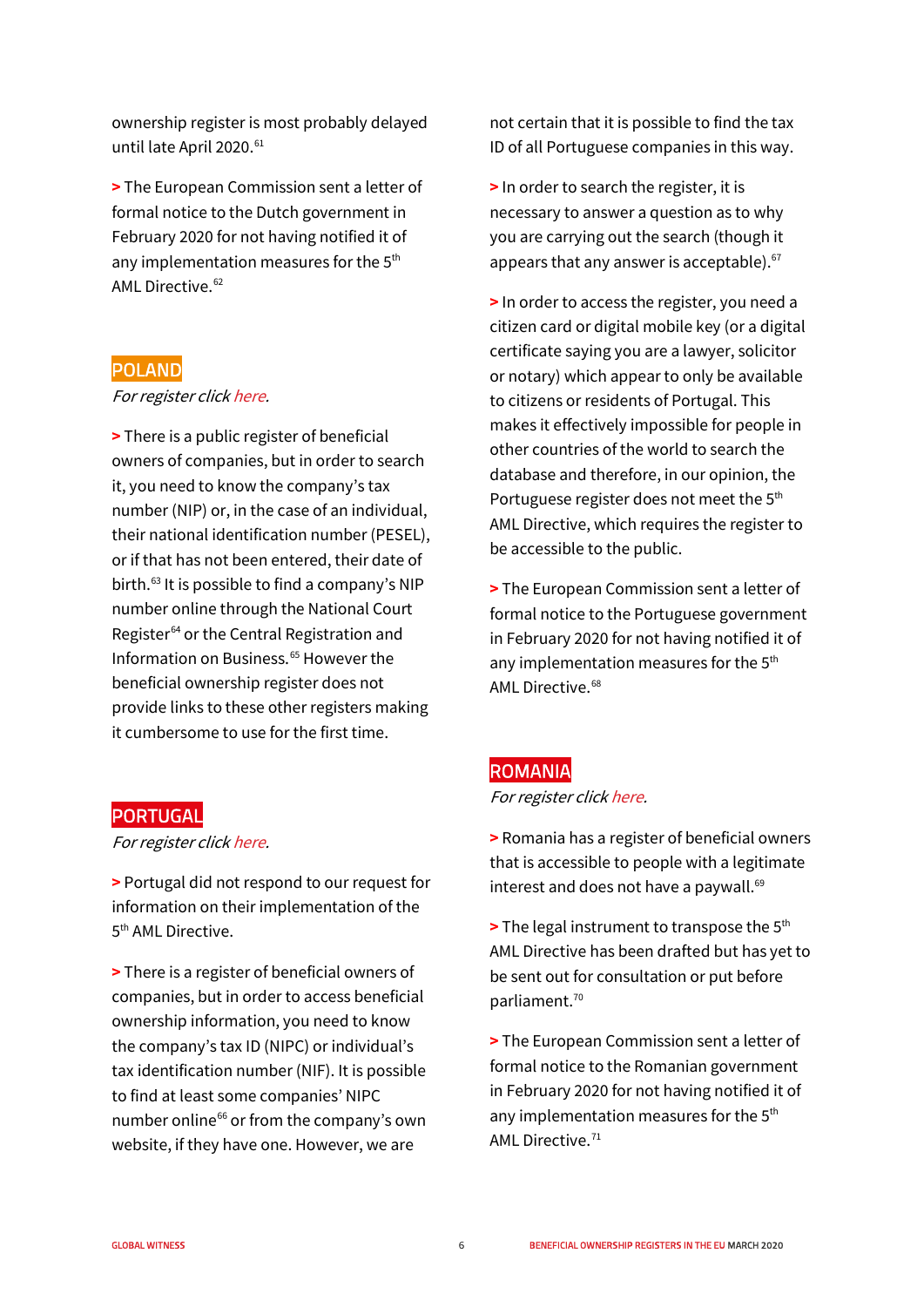## **SLOVAKIA**

**>** The law transposing the 5<sup>th</sup> AML Directive into law is expected to be brought before parliament after the February 2020 general election. [72](#page-10-35) We could not find any evidence of an online register of beneficial owners of all companies that is accessible to people with a legitimate interest.

**>** Slovakia has a public register of the beneficial owners of companies that receive public funding or conduct business with the government that is known as the RPVA register.<sup>73</sup>

**>** Slovakia is a member of the Beneficial Ownership Leadership Group meaning that it is has signed up to the principle that company beneficial ownership data should be freely downloadable, searchable, and reusable by the public, without a fee, proprietary software, or the need for registration.<sup>[74](#page-10-37) [75](#page-10-38)</sup>

**>** The European Commission sent a letter of formal notice to the Slovakian government in February 2020 for not having notified it of any implementation measures for the 5<sup>th</sup> AML Directive.[76](#page-10-39)

## SLOVENIA

For register clic[k here.](https://www.ajpes.si/Registri/Drugi_registri/Register_dejanskih_lastnikov/Splosno)

**>** Beneficial ownership information is available for free.<sup>[77](#page-10-40)</sup> As an anonymous user some restrictions apply (such as search history being disabled), but to log on as a user is relatively simple requiring name, email and phone number.<sup>[78](#page-10-41)</sup>

**>** Information on the name, address, ownership share or method of control and the date of entry and deletion of the

beneficial owner from the register is publicly available. Information on the date of birth, nationality and tax number of the beneficial owner is accessible to law enforcement agencies, courts, supervisory bodies and obliged entities and those who can demonstrate a legitimate interest. An amendment to the AML law which is pending approval will make the information on date of birth and nationality publicly available.<sup>[79](#page-10-42)</sup>

**>** It is only possible to search by company name, not the name of the beneficial owner.[80](#page-10-43)

**>** The European Commission sent a letter of formal notice to the Slovenian government in February 2020 for not having notified it of any implementation measures for the 5<sup>th</sup> AML Directive $81$  indicating either a failure to notify the Commission of laws transposing the Directive or not having yet transposed other provisions of the Directive.

## **SPAIN**

**>** Spain did not respond to our request for information on their implementation of the 5<sup>th</sup> AML Directive.

**>** The government issued a Ministerial Order in March 2018 which requires companies to disclose their beneficial owners to the national corporate register, and says that the register is available to anyone with a legitimate interest.<sup>82</sup> We were not able to confirm whether such a register is up and running.

**>** The European Commission sent a letter of formal notice to the Spanish government in February 2020 for not having notified it of any implementation measures for the 5<sup>th</sup> AML Directive. [83](#page-10-46)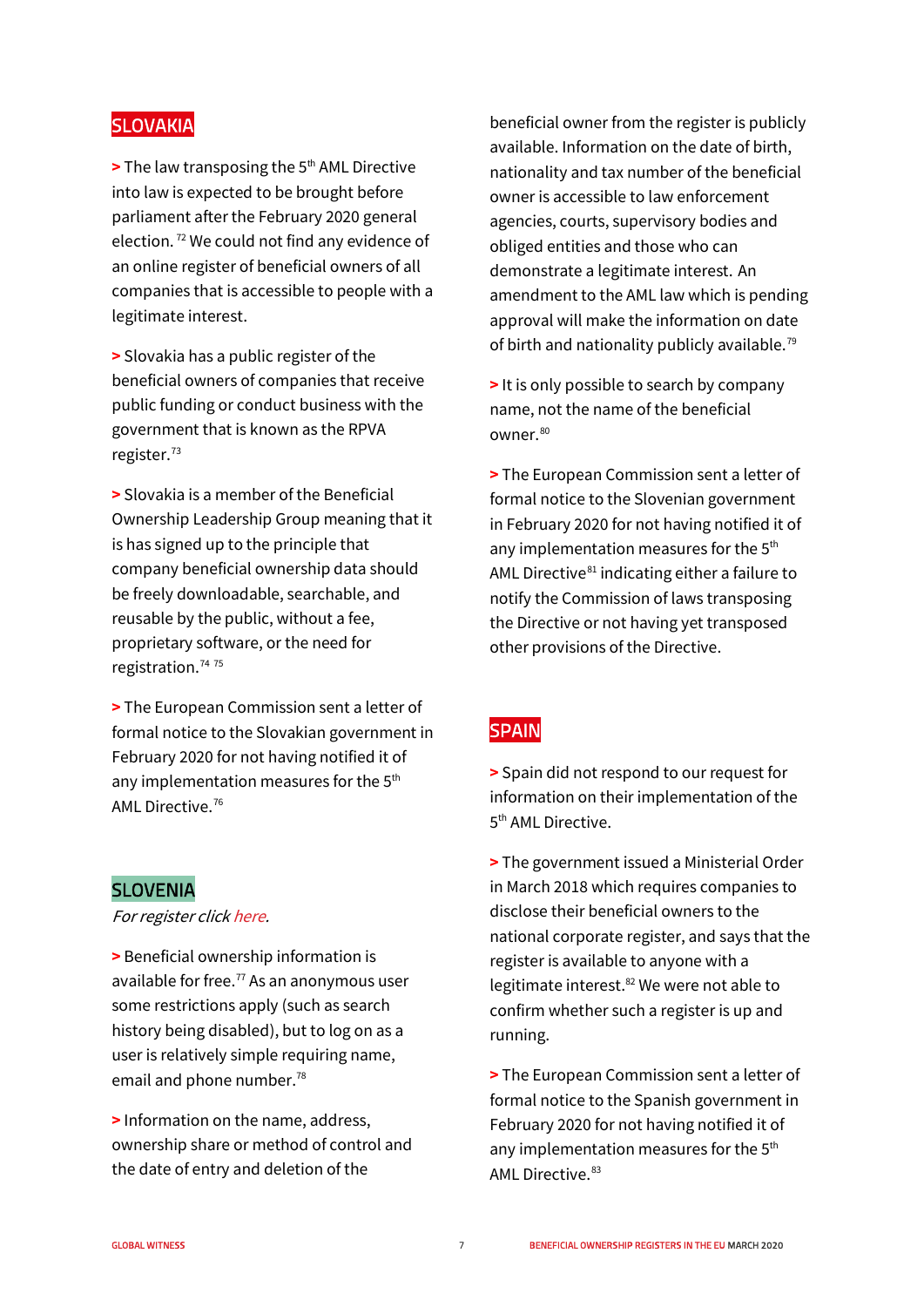## **SWEDEN**

#### For register clic[k here.](https://bolagsverket.se/pb/etjanster/verklig-huvudman/sok)

**>** In order to access the register, you either need to have an electronic means of identification that appears to only be accessible to Swedish citizens or residents or an electronic identity card from a few other EU Member States (BE, DE, EE, ES, HR, IT, LU) $^{84}$ . This makes it effectively impossible for people in other countries of the world to search the database and therefore, in our opinion, the Swedish register does not meet the 5th AML Directive, which requires the register to be accessible to the public.

**>** There is a paywall: a one-off fee of 438 SEK (€41) to access information on beneficial ownership[.85](#page-10-47)

## UNITED KINGDOM

For register clic[k here.](https://beta.companieshouse.gov.uk/)

**>** We have included the UK in this analysis as it was a member of the EU at the time that the 5<sup>th</sup> AML Directive was passed and is currently still legally obliged and has also committed to implement it.<sup>[86](#page-10-48)</sup>

**>** Beneficial ownership information is available for free, without registration and can be downloaded in a machine-readable format in bulk.

- <span id="page-7-0"></span><sup>1</sup> [https://wieregms.bmf.gv.at/at.gv.bmf.wiereg](https://wieregms.bmf.gv.at/at.gv.bmf.wiereg-p/wiereg?execution=e1s1)[p/wiereg?execution=e1s1](https://wieregms.bmf.gv.at/at.gv.bmf.wiereg-p/wiereg?execution=e1s1)
- <span id="page-7-1"></span><sup>2</sup> [https://wieregms.bmf.gv.at/at.gv.bmf.wiereg](https://wieregms.bmf.gv.at/at.gv.bmf.wiereg-p/wiereg?execution=e1s1)[p/wiereg?execution=e1s1](https://wieregms.bmf.gv.at/at.gv.bmf.wiereg-p/wiereg?execution=e1s1)
- [https://wieregms.bmf.gv.at/at.gv.bmf.wiereg](https://wieregms.bmf.gv.at/at.gv.bmf.wiereg-p/wiereg?execution=e1s2)[p/wiereg?execution=e1s2](https://wieregms.bmf.gv.at/at.gv.bmf.wiereg-p/wiereg?execution=e1s2)
- <span id="page-7-2"></span><sup>3</sup> [https://ec.europa.eu/digital-single](https://ec.europa.eu/digital-single-market/en/news/national-eids-six-countries-available-eu-citizens-use-cross-border)[market/en/news/national-eids-six-countries-](https://ec.europa.eu/digital-single-market/en/news/national-eids-six-countries-available-eu-citizens-use-cross-border)
- <span id="page-7-3"></span>[available-eu-citizens-use-cross-border](https://ec.europa.eu/digital-single-market/en/news/national-eids-six-countries-available-eu-citizens-use-cross-border) <sup>4</sup> <https://idp.iamfas.belgium.be/fasui/flags>[5](https://sma-help.bosa.belgium.be/en/identification-without-eid#7095) https://sma-

<span id="page-7-4"></span>[help.bosa.belgium.be/en/identification-without](https://sma-help.bosa.belgium.be/en/identification-without-eid#7095)[eid#7095](https://sma-help.bosa.belgium.be/en/identification-without-eid#7095) 6

<span id="page-7-5"></span>[https://finances.belgium.be/sites/default/files/20](https://finances.belgium.be/sites/default/files/20190719_FAQ_UBO_FR_%20OCC%202.pdf) [190719\\_FAQ\\_UBO\\_FR\\_ OCC 2.pdf](https://finances.belgium.be/sites/default/files/20190719_FAQ_UBO_FR_%20OCC%202.pdf)

<span id="page-7-7"></span><sup>8</sup> [https://www.jdsupra.com/legalnews/new](https://www.jdsupra.com/legalnews/new-belgian-requirements-for-disclosure-38329/)[belgian-requirements-for-disclosure-38329/](https://www.jdsupra.com/legalnews/new-belgian-requirements-for-disclosure-38329/) <sup>9</sup> <http://www.brra.bg/Default.aspx> and response

<span id="page-7-8"></span>of the Bulgarian government to our request for information

<sup>10</sup> <http://www.brra.bg/Default.aspx> and response of the Bulgarian government to our request for information

<sup>11</sup> <https://nias.gov.hr/Authentication/Step1> which you can access vi[a https://rsv.fina.hr/RSV](https://rsv.fina.hr/RSV-javnost/login)[javnost/login](https://rsv.fina.hr/RSV-javnost/login)

<sup>12</sup> [https://www.fina.hr/-/podaci-iz-registra](https://www.fina.hr/-/podaci-iz-registra-stvarnih-vlasnika-su-javno-dostupni)[stvarnih-vlasnika-su-javno-dostupni](https://www.fina.hr/-/podaci-iz-registra-stvarnih-vlasnika-su-javno-dostupni) <sup>13</sup> [https://www.companies.gov.cy](https://www.companies.gov.cy/) 14

[https://ec.europa.eu/commission/presscorner/det](https://ec.europa.eu/commission/presscorner/detail/en/inf_20_202) [ail/en/inf\\_20\\_202](https://ec.europa.eu/commission/presscorner/detail/en/inf_20_202)

<sup>15</sup> Response of the Czech government to our request for information;

[https://issm.justice.cz/dalkovy-pristup/info/;](https://issm.justice.cz/dalkovy-pristup/info/) <https://issm.justice.cz/obecne-informace> <sup>16</sup> Response of the Czech government to our

request for information

<sup>17</sup> <https://datacvr.virk.dk/data/?language=en-gb&> <sup>18</sup> [http://datahub.virk.dk/dataset/system-til-](http://datahub.virk.dk/dataset/system-til-system-adgang-til-cvr-data)

[system-adgang-til-cvr-data](http://datahub.virk.dk/dataset/system-til-system-adgang-til-cvr-data)

<sup>19</sup> <https://datacvr.virk.dk/data/?language=en-gb&> <sup>20</sup> [https://www.rik.ee/en/e-business](https://www.rik.ee/en/e-business-registry/service-fee-rates)[registry/service-fee-rates](https://www.rik.ee/en/e-business-registry/service-fee-rates)

<span id="page-7-6"></span><sup>7</sup> [https://www.contrast-law.be/fr/publications/in](https://www.contrast-law.be/fr/publications/in-the-picture/the-ubo-register-the-moment-of-truth/)[the-picture/the-ubo-register-the-moment-of](https://www.contrast-law.be/fr/publications/in-the-picture/the-ubo-register-the-moment-of-truth/)[truth/](https://www.contrast-law.be/fr/publications/in-the-picture/the-ubo-register-the-moment-of-truth/)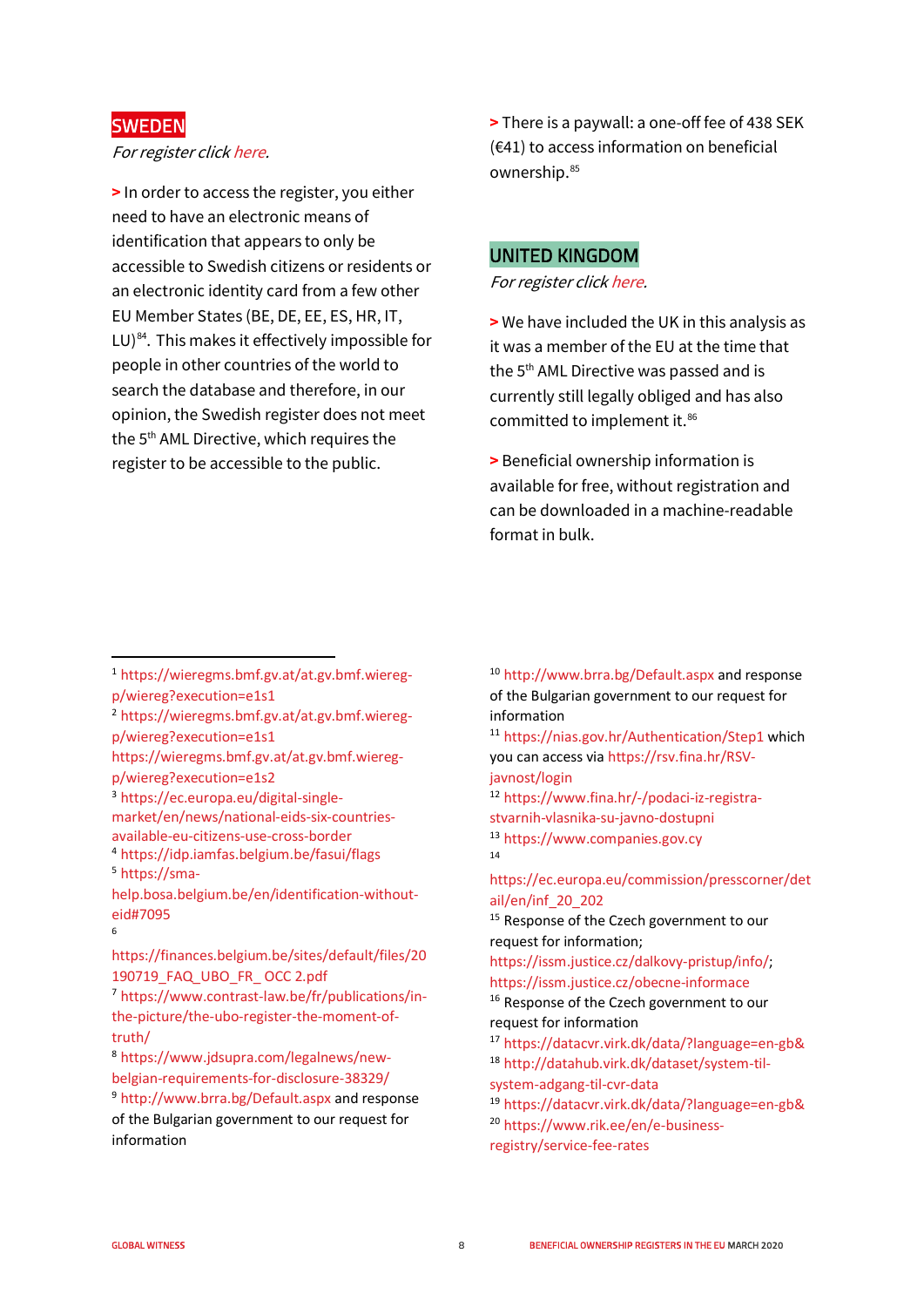<sup>21</sup> Response of the Finnish government to our request for information 22

[https://www.prh.fi/fi/kaupparekisteri/edunsaajati](https://www.prh.fi/fi/kaupparekisteri/edunsaajatiedot/tiedot_edunsaajista.html) [edot/tiedot\\_edunsaajista.html](https://www.prh.fi/fi/kaupparekisteri/edunsaajatiedot/tiedot_edunsaajista.html) 

<sup>23</sup> Response of the Finnish government to our request for information

<sup>24</sup> [https://www.eyschen-avocat.fr/2020/01/30/le](https://www.eyschen-avocat.fr/2020/01/30/le-registre-des-beneficiaires-effectifs-la-precision-est-de-mise/)[registre-des-beneficiaires-effectifs-la-precision](https://www.eyschen-avocat.fr/2020/01/30/le-registre-des-beneficiaires-effectifs-la-precision-est-de-mise/)[est-de-mise/;](https://www.eyschen-avocat.fr/2020/01/30/le-registre-des-beneficiaires-effectifs-la-precision-est-de-mise/) [http://www.registre-beneficiaires](http://www.registre-beneficiaires-effectifs.fr/qui-peut-consulter.php)[effectifs.fr/qui-peut-consulter.php;](http://www.registre-beneficiaires-effectifs.fr/qui-peut-consulter.php) [https://www.cngtc.fr/fr/registre-beneficiaires-](https://www.cngtc.fr/fr/registre-beneficiaires-effectifs.html)

effectifs.html<br><sup>25</sup> [https://www.lesechos.fr/economie](https://www.lesechos.fr/economie-france/budget-fiscalite/nouveau-tour-de-vis-contre-le-blanchiment-dargent-1171128)[france/budget-fiscalite/nouveau-tour-de-vis](https://www.lesechos.fr/economie-france/budget-fiscalite/nouveau-tour-de-vis-contre-le-blanchiment-dargent-1171128)[contre-le-blanchiment-dargent-1171128;](https://www.lesechos.fr/economie-france/budget-fiscalite/nouveau-tour-de-vis-contre-le-blanchiment-dargent-1171128) [https://www.gouvernement.fr/en/strengthening](https://www.gouvernement.fr/en/strengthening-anti-money-laundering-and-anti-terrorist-financing-measures)[anti-money-laundering-and-anti-terrorist](https://www.gouvernement.fr/en/strengthening-anti-money-laundering-and-anti-terrorist-financing-measures)[financing-measures;](https://www.gouvernement.fr/en/strengthening-anti-money-laundering-and-anti-terrorist-financing-measures)

[https://www.actualitesdudroit.fr/browse/affaires/](https://www.actualitesdudroit.fr/browse/affaires/penal-des-affaires/26000/lutte-contre-le-blanchiment-et-le-financement-du-terrorisme-la-transposition-de-la-5e-directive-effectuee) [penal-des-affaires/26000/lutte-contre-le](https://www.actualitesdudroit.fr/browse/affaires/penal-des-affaires/26000/lutte-contre-le-blanchiment-et-le-financement-du-terrorisme-la-transposition-de-la-5e-directive-effectuee)[blanchiment-et-le-financement-du-terrorisme-la](https://www.actualitesdudroit.fr/browse/affaires/penal-des-affaires/26000/lutte-contre-le-blanchiment-et-le-financement-du-terrorisme-la-transposition-de-la-5e-directive-effectuee)[transposition-de-la-5e-directive-effectuee](https://www.actualitesdudroit.fr/browse/affaires/penal-des-affaires/26000/lutte-contre-le-blanchiment-et-le-financement-du-terrorisme-la-transposition-de-la-5e-directive-effectuee)

<sup>26</sup> Response of the French government to our request for information

<span id="page-8-0"></span><sup>27</sup> [https://www.lesechos.fr/economie](https://www.lesechos.fr/economie-france/budget-fiscalite/nouveau-tour-de-vis-contre-le-blanchiment-dargent-1171128)[france/budget-fiscalite/nouveau-tour-de-vis](https://www.lesechos.fr/economie-france/budget-fiscalite/nouveau-tour-de-vis-contre-le-blanchiment-dargent-1171128)[contre-le-blanchiment-dargent-1171128](https://www.lesechos.fr/economie-france/budget-fiscalite/nouveau-tour-de-vis-contre-le-blanchiment-dargent-1171128) 28

<span id="page-8-1"></span>[https://www.legifrance.gouv.fr/affichTexte.do?cid](https://www.legifrance.gouv.fr/affichTexte.do?cidTexte=JORFTEXT000041566891&categorieLien=id) [Texte=JORFTEXT000041566891&categorieLien=id](https://www.legifrance.gouv.fr/affichTexte.do?cidTexte=JORFTEXT000041566891&categorieLien=id) <sup>29</sup> [https://www.efl.fr/actualites/affaires/finances](https://www.efl.fr/actualites/affaires/finances-de-l-entreprise/details.html?ref=fb2a53274-5d2c-4ea8-83cb-a142d542caf5)[de-l-entreprise/details.html?ref=fb2a53274-5d2c-](https://www.efl.fr/actualites/affaires/finances-de-l-entreprise/details.html?ref=fb2a53274-5d2c-4ea8-83cb-a142d542caf5)[4ea8-83cb-a142d542caf5](https://www.efl.fr/actualites/affaires/finances-de-l-entreprise/details.html?ref=fb2a53274-5d2c-4ea8-83cb-a142d542caf5)

<span id="page-8-4"></span><span id="page-8-3"></span><span id="page-8-2"></span>30 https://dejure.org/BGBI/2020/BGBI. | S. 93; [https://www.sueddeutsche.de/wirtschaft/transpa](https://www.sueddeutsche.de/wirtschaft/transparenzregister-briefkastenfirmen-1.4456139) [renzregister-briefkastenfirmen-1.4456139](https://www.sueddeutsche.de/wirtschaft/transparenzregister-briefkastenfirmen-1.4456139) cites the fee as being €4.50 31

<span id="page-8-5"></span>[https://www.transparenzregister.de/treg/en/start](https://www.transparenzregister.de/treg/en/start?31) [?31](https://www.transparenzregister.de/treg/en/start?31)

 $32$ 

<span id="page-8-6"></span>[https://www.sueddeutsche.de/wirtschaft/transpa](https://www.sueddeutsche.de/wirtschaft/transparenzregister-briefkastenfirmen-1.4456139) [renzregister-briefkastenfirmen-1.4456139](https://www.sueddeutsche.de/wirtschaft/transparenzregister-briefkastenfirmen-1.4456139) <sup>33</sup> [https://www.gsis.gr/polites-](https://www.gsis.gr/polites-epiheiriseis/epiheiriseis/mitroo-pragmatikon-dikaioyhon)

<span id="page-8-8"></span><span id="page-8-7"></span>[epiheiriseis/epiheiriseis/mitroo-pragmatikon](https://www.gsis.gr/polites-epiheiriseis/epiheiriseis/mitroo-pragmatikon-dikaioyhon)[dikaioyhon](https://www.gsis.gr/polites-epiheiriseis/epiheiriseis/mitroo-pragmatikon-dikaioyhon)

<span id="page-8-10"></span><span id="page-8-9"></span><sup>34</sup> [https://www.gsis.gr/sites/default/files/2019-](https://www.gsis.gr/sites/default/files/2019-07/%CE%A6%CE%95%CE%9A%202443%20%CF%84%CE%BF%CF%85%202019.pdf) [07/%CE%A6%CE%95%CE%9A%202443%20%CF%8](https://www.gsis.gr/sites/default/files/2019-07/%CE%A6%CE%95%CE%9A%202443%20%CF%84%CE%BF%CF%85%202019.pdf) [4%CE%BF%CF%85%202019.pdf,](https://www.gsis.gr/sites/default/files/2019-07/%CE%A6%CE%95%CE%9A%202443%20%CF%84%CE%BF%CF%85%202019.pdf) article 7

<sup>35</sup> [https://taxinsights.ey.com/archive/archive](https://taxinsights.ey.com/archive/archive-news/greece-enacts-provisions-for-registration-of-ultimate.aspx)[news/greece-enacts-provisions-for-registration-of](https://taxinsights.ey.com/archive/archive-news/greece-enacts-provisions-for-registration-of-ultimate.aspx)[ultimate.aspx](https://taxinsights.ey.com/archive/archive-news/greece-enacts-provisions-for-registration-of-ultimate.aspx)

<sup>36</sup> [https://www.gsis.gr/sites/default/files/2019-](https://www.gsis.gr/sites/default/files/2019-07/%CE%A6%CE%95%CE%9A%202443%20%CF%84%CE%BF%CF%85%202019.pdf) [07/%CE%A6%CE%95%CE%9A%202443%20%CF%8](https://www.gsis.gr/sites/default/files/2019-07/%CE%A6%CE%95%CE%9A%202443%20%CF%84%CE%BF%CF%85%202019.pdf) [4%CE%BF%CF%85%202019.pdf,](https://www.gsis.gr/sites/default/files/2019-07/%CE%A6%CE%95%CE%9A%202443%20%CF%84%CE%BF%CF%85%202019.pdf) article 6

<sup>37</sup> [https://www.gsis.gr/sites/default/files/2019-](https://www.gsis.gr/sites/default/files/2019-07/%CE%A6%CE%95%CE%9A%202443%20%CF%84%CE%BF%CF%85%202019.pdf) [07/%CE%A6%CE%95%CE%9A%202443%20%CF%8](https://www.gsis.gr/sites/default/files/2019-07/%CE%A6%CE%95%CE%9A%202443%20%CF%84%CE%BF%CF%85%202019.pdf) [4%CE%BF%CF%85%202019.pdf,](https://www.gsis.gr/sites/default/files/2019-07/%CE%A6%CE%95%CE%9A%202443%20%CF%84%CE%BF%CF%85%202019.pdf) article 6(3)

<sup>38</sup> Response of the Hungarian government to our request for information 39

[https://ec.europa.eu/commission/presscorner/det](https://ec.europa.eu/commission/presscorner/detail/en/inf_20_202) [ail/en/inf\\_20\\_202](https://ec.europa.eu/commission/presscorner/detail/en/inf_20_202)

<sup>40</sup> <https://rbo.gov.ie/faqs.html> <sup>41</sup> <https://rbo.gov.ie/>

<sup>42</sup> Response of the Italian government to our request for information 43

[http://www.dt.mef.gov.it/it/dipartimento/consu](http://www.dt.mef.gov.it/it/dipartimento/consultazioni_pubbliche/consultazioni_in_corso/consultazione_registro/index.html) [ltazioni\\_pubbliche/consultazioni\\_in\\_corso/consu](http://www.dt.mef.gov.it/it/dipartimento/consultazioni_pubbliche/consultazioni_in_corso/consultazione_registro/index.html) [ltazione\\_registro/index.html](http://www.dt.mef.gov.it/it/dipartimento/consultazioni_pubbliche/consultazioni_in_corso/consultazione_registro/index.html) 44

[http://www.dt.mef.gov.it/it/dipartimento/consult](http://www.dt.mef.gov.it/it/dipartimento/consultazioni_pubbliche/consultazioni_in_corso/consultazione_registro/index.html) azioni pubbliche/consultazioni in corso/consulta zione registro/index.html 45

[http://www.dt.mef.gov.it/export/sites/sitodt/mod](http://www.dt.mef.gov.it/export/sites/sitodt/modules/documenti_it/regolamentazione_bancaria_finanziaria/consultazioni_pubbliche/BOZZA_SCHEMA_DM_TITOLARE_EFFETTIVO_-_CONSULTAZIONE.pdf) [ules/documenti\\_it/regolamentazione\\_bancaria\\_fi](http://www.dt.mef.gov.it/export/sites/sitodt/modules/documenti_it/regolamentazione_bancaria_finanziaria/consultazioni_pubbliche/BOZZA_SCHEMA_DM_TITOLARE_EFFETTIVO_-_CONSULTAZIONE.pdf) [nanziaria/consultazioni\\_pubbliche/BOZZA\\_SCHEM](http://www.dt.mef.gov.it/export/sites/sitodt/modules/documenti_it/regolamentazione_bancaria_finanziaria/consultazioni_pubbliche/BOZZA_SCHEMA_DM_TITOLARE_EFFETTIVO_-_CONSULTAZIONE.pdf) [A\\_DM\\_TITOLARE\\_EFFETTIVO\\_-](http://www.dt.mef.gov.it/export/sites/sitodt/modules/documenti_it/regolamentazione_bancaria_finanziaria/consultazioni_pubbliche/BOZZA_SCHEMA_DM_TITOLARE_EFFETTIVO_-_CONSULTAZIONE.pdf)

[\\_CONSULTAZIONE.pdf](http://www.dt.mef.gov.it/export/sites/sitodt/modules/documenti_it/regolamentazione_bancaria_finanziaria/consultazioni_pubbliche/BOZZA_SCHEMA_DM_TITOLARE_EFFETTIVO_-_CONSULTAZIONE.pdf)

 $46$  Response of the Italian government to our request for information

<sup>47</sup> <https://info.ur.gov.lv/?#/data-search> <sup>48</sup> [https://www.openownership.org/what-we](https://www.openownership.org/what-we-do/the-beneficial-ownership-leadership-group/)[do/the-beneficial-ownership-leadership-group/](https://www.openownership.org/what-we-do/the-beneficial-ownership-leadership-group/) <sup>49</sup> [https://ecovis.lt/adopted-amendments-to-the](https://ecovis.lt/adopted-amendments-to-the-law-on-the-prevention-of-money-laundering-and-terrorist-financing)[law-on-the-prevention-of-money-laundering-and](https://ecovis.lt/adopted-amendments-to-the-law-on-the-prevention-of-money-laundering-and-terrorist-financing)[terrorist-financing](https://ecovis.lt/adopted-amendments-to-the-law-on-the-prevention-of-money-laundering-and-terrorist-financing) 50

[https://www.15min.lt/naujiena/aktualu/lietuva/ist](https://www.15min.lt/naujiena/aktualu/lietuva/istatymas-del-tikruju-savininku-viesinimo-galioja-bet-neveikia-nedave-pinigu-56-1213912) [atymas-del-tikruju-savininku-viesinimo-galioja-bet](https://www.15min.lt/naujiena/aktualu/lietuva/istatymas-del-tikruju-savininku-viesinimo-galioja-bet-neveikia-nedave-pinigu-56-1213912)[neveikia-nedave-pinigu-56-1213912](https://www.15min.lt/naujiena/aktualu/lietuva/istatymas-del-tikruju-savininku-viesinimo-galioja-bet-neveikia-nedave-pinigu-56-1213912)

<sup>51</sup> Response of the Lithuanian government to our request for information

<sup>52</sup> Response of the Lithuanian government to our request for information 53

[https://www.lbr.lu/login/TAMLoginServlet?TAM\\_](https://www.lbr.lu/login/TAMLoginServlet?TAM_OP=login&USERNAME=unauthenticated&ERROR_CODE=0x00000000&ERROR_TEXT=HPDBA0521I%20%20%20Successful%20completion&METHOD=GET&URL=%2Fmjrcs-rbe%2Fjsp%2Fsecured%2FDisplayConsultDocumentsREBECOActionSecured.action%3FFROM_MENU%3Dtrue%26time%3D1582714667096%26currentMenuLabel%3Dmenu.item.rebeco.services&HOSTNAME=www.lbr.lu&AUTHNLEVEL=2&FAILREASON=&PROTOCOL=https) [OP=login&USERNAME=unauthenticated&ERROR\\_](https://www.lbr.lu/login/TAMLoginServlet?TAM_OP=login&USERNAME=unauthenticated&ERROR_CODE=0x00000000&ERROR_TEXT=HPDBA0521I%20%20%20Successful%20completion&METHOD=GET&URL=%2Fmjrcs-rbe%2Fjsp%2Fsecured%2FDisplayConsultDocumentsREBECOActionSecured.action%3FFROM_MENU%3Dtrue%26time%3D1582714667096%26currentMenuLabel%3Dmenu.item.rebeco.services&HOSTNAME=www.lbr.lu&AUTHNLEVEL=2&FAILREASON=&PROTOCOL=https) [CODE=0x00000000&ERROR\\_TEXT=HPDBA0521I%2](https://www.lbr.lu/login/TAMLoginServlet?TAM_OP=login&USERNAME=unauthenticated&ERROR_CODE=0x00000000&ERROR_TEXT=HPDBA0521I%20%20%20Successful%20completion&METHOD=GET&URL=%2Fmjrcs-rbe%2Fjsp%2Fsecured%2FDisplayConsultDocumentsREBECOActionSecured.action%3FFROM_MENU%3Dtrue%26time%3D1582714667096%26currentMenuLabel%3Dmenu.item.rebeco.services&HOSTNAME=www.lbr.lu&AUTHNLEVEL=2&FAILREASON=&PROTOCOL=https) [0%20%20Successful%20completion&METHOD=GE](https://www.lbr.lu/login/TAMLoginServlet?TAM_OP=login&USERNAME=unauthenticated&ERROR_CODE=0x00000000&ERROR_TEXT=HPDBA0521I%20%20%20Successful%20completion&METHOD=GET&URL=%2Fmjrcs-rbe%2Fjsp%2Fsecured%2FDisplayConsultDocumentsREBECOActionSecured.action%3FFROM_MENU%3Dtrue%26time%3D1582714667096%26currentMenuLabel%3Dmenu.item.rebeco.services&HOSTNAME=www.lbr.lu&AUTHNLEVEL=2&FAILREASON=&PROTOCOL=https)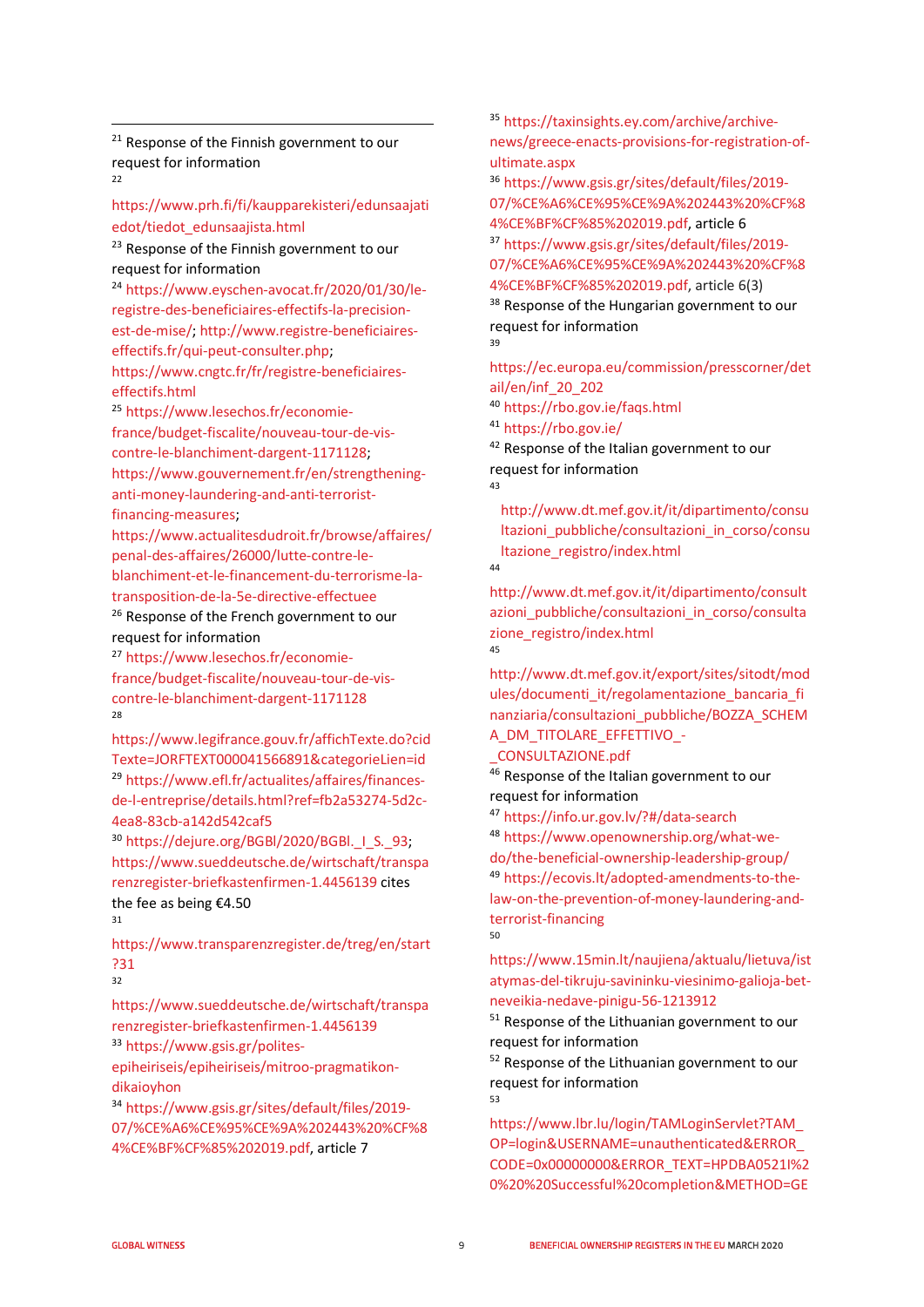#### <span id="page-9-0"></span>[T&URL=%2Fmjrcs-](https://www.lbr.lu/login/TAMLoginServlet?TAM_OP=login&USERNAME=unauthenticated&ERROR_CODE=0x00000000&ERROR_TEXT=HPDBA0521I%20%20%20Successful%20completion&METHOD=GET&URL=%2Fmjrcs-rbe%2Fjsp%2Fsecured%2FDisplayConsultDocumentsREBECOActionSecured.action%3FFROM_MENU%3Dtrue%26time%3D1582714667096%26currentMenuLabel%3Dmenu.item.rebeco.services&HOSTNAME=www.lbr.lu&AUTHNLEVEL=2&FAILREASON=&PROTOCOL=https)

<span id="page-9-1"></span>[rbe%2Fjsp%2Fsecured%2FDisplayConsultDocumen](https://www.lbr.lu/login/TAMLoginServlet?TAM_OP=login&USERNAME=unauthenticated&ERROR_CODE=0x00000000&ERROR_TEXT=HPDBA0521I%20%20%20Successful%20completion&METHOD=GET&URL=%2Fmjrcs-rbe%2Fjsp%2Fsecured%2FDisplayConsultDocumentsREBECOActionSecured.action%3FFROM_MENU%3Dtrue%26time%3D1582714667096%26currentMenuLabel%3Dmenu.item.rebeco.services&HOSTNAME=www.lbr.lu&AUTHNLEVEL=2&FAILREASON=&PROTOCOL=https) [tsREBECOActionSecured.action%3FFROM\\_MENU%](https://www.lbr.lu/login/TAMLoginServlet?TAM_OP=login&USERNAME=unauthenticated&ERROR_CODE=0x00000000&ERROR_TEXT=HPDBA0521I%20%20%20Successful%20completion&METHOD=GET&URL=%2Fmjrcs-rbe%2Fjsp%2Fsecured%2FDisplayConsultDocumentsREBECOActionSecured.action%3FFROM_MENU%3Dtrue%26time%3D1582714667096%26currentMenuLabel%3Dmenu.item.rebeco.services&HOSTNAME=www.lbr.lu&AUTHNLEVEL=2&FAILREASON=&PROTOCOL=https) [3Dtrue%26time%3D1582714667096%26currentM](https://www.lbr.lu/login/TAMLoginServlet?TAM_OP=login&USERNAME=unauthenticated&ERROR_CODE=0x00000000&ERROR_TEXT=HPDBA0521I%20%20%20Successful%20completion&METHOD=GET&URL=%2Fmjrcs-rbe%2Fjsp%2Fsecured%2FDisplayConsultDocumentsREBECOActionSecured.action%3FFROM_MENU%3Dtrue%26time%3D1582714667096%26currentMenuLabel%3Dmenu.item.rebeco.services&HOSTNAME=www.lbr.lu&AUTHNLEVEL=2&FAILREASON=&PROTOCOL=https) [enuLabel%3Dmenu.item.rebeco.services&HOSTNA](https://www.lbr.lu/login/TAMLoginServlet?TAM_OP=login&USERNAME=unauthenticated&ERROR_CODE=0x00000000&ERROR_TEXT=HPDBA0521I%20%20%20Successful%20completion&METHOD=GET&URL=%2Fmjrcs-rbe%2Fjsp%2Fsecured%2FDisplayConsultDocumentsREBECOActionSecured.action%3FFROM_MENU%3Dtrue%26time%3D1582714667096%26currentMenuLabel%3Dmenu.item.rebeco.services&HOSTNAME=www.lbr.lu&AUTHNLEVEL=2&FAILREASON=&PROTOCOL=https) [ME=www.lbr.lu&AUTHNLEVEL=2&FAILREASON=&](https://www.lbr.lu/login/TAMLoginServlet?TAM_OP=login&USERNAME=unauthenticated&ERROR_CODE=0x00000000&ERROR_TEXT=HPDBA0521I%20%20%20Successful%20completion&METHOD=GET&URL=%2Fmjrcs-rbe%2Fjsp%2Fsecured%2FDisplayConsultDocumentsREBECOActionSecured.action%3FFROM_MENU%3Dtrue%26time%3D1582714667096%26currentMenuLabel%3Dmenu.item.rebeco.services&HOSTNAME=www.lbr.lu&AUTHNLEVEL=2&FAILREASON=&PROTOCOL=https) [PROTOCOL=https](https://www.lbr.lu/login/TAMLoginServlet?TAM_OP=login&USERNAME=unauthenticated&ERROR_CODE=0x00000000&ERROR_TEXT=HPDBA0521I%20%20%20Successful%20completion&METHOD=GET&URL=%2Fmjrcs-rbe%2Fjsp%2Fsecured%2FDisplayConsultDocumentsREBECOActionSecured.action%3FFROM_MENU%3Dtrue%26time%3D1582714667096%26currentMenuLabel%3Dmenu.item.rebeco.services&HOSTNAME=www.lbr.lu&AUTHNLEVEL=2&FAILREASON=&PROTOCOL=https)

<span id="page-9-3"></span><span id="page-9-2"></span>54

[https://guichet.public.lu/en/entreprises/gestion](https://guichet.public.lu/en/entreprises/gestion-juridique-comptabilite/registre-commerce/registre-beneficiaires-effectifs/declaration-beneficiaires-rbe.html)[juridique-comptabilite/registre-](https://guichet.public.lu/en/entreprises/gestion-juridique-comptabilite/registre-commerce/registre-beneficiaires-effectifs/declaration-beneficiaires-rbe.html)

[commerce/registre-beneficiaires-](https://guichet.public.lu/en/entreprises/gestion-juridique-comptabilite/registre-commerce/registre-beneficiaires-effectifs/declaration-beneficiaires-rbe.html)

[effectifs/declaration-beneficiaires-rbe.html](https://guichet.public.lu/en/entreprises/gestion-juridique-comptabilite/registre-commerce/registre-beneficiaires-effectifs/declaration-beneficiaires-rbe.html) <sup>55</sup> [https://www.lbr.lu/mjrcs-](https://www.lbr.lu/mjrcs-rbe/jsp/secured/DisplayUserAccountInformationAction.action?from=FROM_NEED_VALIDATE_CG&dynamicUrlForScreenChooseProcess=%2Fjsp%2Fsecured%2FDisplayConsultDocumentsREBECOActionSecured.action%3FFROM_MENU%3Dtrue%26currentMenuLabel%3Dmenu.item.rebeco.services%26time%3D1582714667096)

<span id="page-9-4"></span>[rbe/jsp/secured/DisplayUserAccountInformationA](https://www.lbr.lu/mjrcs-rbe/jsp/secured/DisplayUserAccountInformationAction.action?from=FROM_NEED_VALIDATE_CG&dynamicUrlForScreenChooseProcess=%2Fjsp%2Fsecured%2FDisplayConsultDocumentsREBECOActionSecured.action%3FFROM_MENU%3Dtrue%26currentMenuLabel%3Dmenu.item.rebeco.services%26time%3D1582714667096) [ction.action?from=FROM\\_NEED\\_VALIDATE\\_CG&d](https://www.lbr.lu/mjrcs-rbe/jsp/secured/DisplayUserAccountInformationAction.action?from=FROM_NEED_VALIDATE_CG&dynamicUrlForScreenChooseProcess=%2Fjsp%2Fsecured%2FDisplayConsultDocumentsREBECOActionSecured.action%3FFROM_MENU%3Dtrue%26currentMenuLabel%3Dmenu.item.rebeco.services%26time%3D1582714667096) [ynamicUrlForScreenChooseProcess=%2Fjsp%2Fsec](https://www.lbr.lu/mjrcs-rbe/jsp/secured/DisplayUserAccountInformationAction.action?from=FROM_NEED_VALIDATE_CG&dynamicUrlForScreenChooseProcess=%2Fjsp%2Fsecured%2FDisplayConsultDocumentsREBECOActionSecured.action%3FFROM_MENU%3Dtrue%26currentMenuLabel%3Dmenu.item.rebeco.services%26time%3D1582714667096) [ured%2FDisplayConsultDocumentsREBECOActionS](https://www.lbr.lu/mjrcs-rbe/jsp/secured/DisplayUserAccountInformationAction.action?from=FROM_NEED_VALIDATE_CG&dynamicUrlForScreenChooseProcess=%2Fjsp%2Fsecured%2FDisplayConsultDocumentsREBECOActionSecured.action%3FFROM_MENU%3Dtrue%26currentMenuLabel%3Dmenu.item.rebeco.services%26time%3D1582714667096) [ecured.action%3FFROM\\_MENU%3Dtrue%26curre](https://www.lbr.lu/mjrcs-rbe/jsp/secured/DisplayUserAccountInformationAction.action?from=FROM_NEED_VALIDATE_CG&dynamicUrlForScreenChooseProcess=%2Fjsp%2Fsecured%2FDisplayConsultDocumentsREBECOActionSecured.action%3FFROM_MENU%3Dtrue%26currentMenuLabel%3Dmenu.item.rebeco.services%26time%3D1582714667096) [ntMenuLabel%3Dmenu.item.rebeco.services%26ti](https://www.lbr.lu/mjrcs-rbe/jsp/secured/DisplayUserAccountInformationAction.action?from=FROM_NEED_VALIDATE_CG&dynamicUrlForScreenChooseProcess=%2Fjsp%2Fsecured%2FDisplayConsultDocumentsREBECOActionSecured.action%3FFROM_MENU%3Dtrue%26currentMenuLabel%3Dmenu.item.rebeco.services%26time%3D1582714667096) [me%3D1582714667096](https://www.lbr.lu/mjrcs-rbe/jsp/secured/DisplayUserAccountInformationAction.action?from=FROM_NEED_VALIDATE_CG&dynamicUrlForScreenChooseProcess=%2Fjsp%2Fsecured%2FDisplayConsultDocumentsREBECOActionSecured.action%3FFROM_MENU%3Dtrue%26currentMenuLabel%3Dmenu.item.rebeco.services%26time%3D1582714667096)

56

[https://ec.europa.eu/commission/presscorner/det](https://ec.europa.eu/commission/presscorner/detail/en/IP_18_6251) [ail/en/IP\\_18\\_6251](https://ec.europa.eu/commission/presscorner/detail/en/IP_18_6251)

57

<span id="page-9-6"></span><span id="page-9-5"></span>[https://registry.mbr.mt/ROC/index.jsp#companyS](https://registry.mbr.mt/ROC/index.jsp#companySearch.do?action=companyDetails) [earch.do?action=companyDetails](https://registry.mbr.mt/ROC/index.jsp#companySearch.do?action=companyDetails)

<sup>58</sup> [https://www.mfsa.mt/wp-](https://www.mfsa.mt/wp-content/uploads/2018/12/CLP_Cos-Act-Register-of-Beneficial-Owners-Regs.pdf)

[content/uploads/2018/12/CLP\\_Cos-Act-Register](https://www.mfsa.mt/wp-content/uploads/2018/12/CLP_Cos-Act-Register-of-Beneficial-Owners-Regs.pdf)[of-Beneficial-Owners-Regs.pdf;](https://www.mfsa.mt/wp-content/uploads/2018/12/CLP_Cos-Act-Register-of-Beneficial-Owners-Regs.pdf)

<span id="page-9-7"></span>https://registry.mbr.mt/ROC/index.jsp#companyS earch.do?action=companyDetails 59

<span id="page-9-8"></span>[https://www.foxsuurenbroek.nl/2019/12/invoerin](https://www.foxsuurenbroek.nl/2019/12/invoering-van-het-ubo-register-in-2020/) [g-van-het-ubo-register-in-2020/](https://www.foxsuurenbroek.nl/2019/12/invoering-van-het-ubo-register-in-2020/) 60

<span id="page-9-9"></span>[https://notarishuitsing.notaservices.nl/content/ub](https://notarishuitsing.notaservices.nl/content/ubo-register-voorjaar-2020-van-start) [o-register-voorjaar-2020-van-start;](https://notarishuitsing.notaservices.nl/content/ubo-register-voorjaar-2020-van-start)

[https://www.zedra.com/news-events/news/ubo](https://www.zedra.com/news-events/news/ubo-registers-in-the-netherlands-and-luxembourg-an-update/)[registers-in-the-netherlands-and-luxembourg-an](https://www.zedra.com/news-events/news/ubo-registers-in-the-netherlands-and-luxembourg-an-update/)[update/;](https://www.zedra.com/news-events/news/ubo-registers-in-the-netherlands-and-luxembourg-an-update/)

<span id="page-9-10"></span>[https://www.regulationtomorrow.com/the](https://www.regulationtomorrow.com/the-netherlands/further-delay-of-5mld-implementation-in-the-netherlands/)[netherlands/further-delay-of-5mld-](https://www.regulationtomorrow.com/the-netherlands/further-delay-of-5mld-implementation-in-the-netherlands/)

<span id="page-9-11"></span>[implementation-in-the-netherlands/](https://www.regulationtomorrow.com/the-netherlands/further-delay-of-5mld-implementation-in-the-netherlands/) 61

<span id="page-9-12"></span>[https://notarishuitsing.notaservices.nl/content/ub](https://notarishuitsing.notaservices.nl/content/ubo-register-voorjaar-2020-van-start) [o-register-voorjaar-2020-van-start;](https://notarishuitsing.notaservices.nl/content/ubo-register-voorjaar-2020-van-start)

<span id="page-9-13"></span>[https://www.zedra.com/news-events/news/ubo](https://www.zedra.com/news-events/news/ubo-registers-in-the-netherlands-and-luxembourg-an-update/)[registers-in-the-netherlands-and-luxembourg-an](https://www.zedra.com/news-events/news/ubo-registers-in-the-netherlands-and-luxembourg-an-update/)[update/;](https://www.zedra.com/news-events/news/ubo-registers-in-the-netherlands-and-luxembourg-an-update/)

[https://www.regulationtomorrow.com/the](https://www.regulationtomorrow.com/the-netherlands/further-delay-of-5mld-implementation-in-the-netherlands/)[netherlands/further-delay-of-5mld](https://www.regulationtomorrow.com/the-netherlands/further-delay-of-5mld-implementation-in-the-netherlands/)[implementation-in-the-netherlands/](https://www.regulationtomorrow.com/the-netherlands/further-delay-of-5mld-implementation-in-the-netherlands/)

62

[https://ec.europa.eu/commission/presscorner/det](https://ec.europa.eu/commission/presscorner/detail/en/inf_20_202) [ail/en/inf\\_20\\_202](https://ec.europa.eu/commission/presscorner/detail/en/inf_20_202) <sup>63</sup> [http://crbr.podatki.gov.pl;](http://crbr.podatki.gov.pl/)

<https://crbr.podatki.gov.pl/adcrbr/#/wyszukaj>

<sup>64</sup> [https://ekrs.ms.gov.pl/web/wyszukiwarka](https://ekrs.ms.gov.pl/web/wyszukiwarka-krs/strona-glowna/index.html)[krs/strona-glowna/index.html](https://ekrs.ms.gov.pl/web/wyszukiwarka-krs/strona-glowna/index.html) 65

#### [https://prod.ceidg.gov.pl/CEIDG/CEIDG.Public.UI/S](https://prod.ceidg.gov.pl/CEIDG/CEIDG.Public.UI/Search.aspx) [earch.aspx](https://prod.ceidg.gov.pl/CEIDG/CEIDG.Public.UI/Search.aspx)

<sup>66</sup> <https://publicacoes.mj.pt/Pesquisa.aspx> <sup>67</sup> Susana Coroado, Vice-chair, Transparency International Portugal, by email 68

#### [https://ec.europa.eu/commission/presscorner/det](https://ec.europa.eu/commission/presscorner/detail/en/inf_20_202) [ail/en/inf\\_20\\_202](https://ec.europa.eu/commission/presscorner/detail/en/inf_20_202)

<sup>69</sup> Response of the Romanian government to our request for information; application form to apply for access to the register can be downloaded from [https://www.onrc.ro/index.php/en/informatii-](https://www.onrc.ro/index.php/en/informatii-2/information-on-beneficial-owners)[2/information-on-beneficial-owners](https://www.onrc.ro/index.php/en/informatii-2/information-on-beneficial-owners)

<sup>70</sup> Response of the Romanian government to our request for information 71

#### [https://ec.europa.eu/commission/presscorner/det](https://ec.europa.eu/commission/presscorner/detail/en/inf_20_202) [ail/en/inf\\_20\\_202](https://ec.europa.eu/commission/presscorner/detail/en/inf_20_202)

<sup>72</sup> Response of the Slovakian government to our request for information 73

[https://register.openownership.org/data\\_sources/](https://register.openownership.org/data_sources/sk-rpvs-register) [sk-rpvs-register](https://register.openownership.org/data_sources/sk-rpvs-register)

<sup>74</sup> [https://www.openownership.org/what-we](https://www.openownership.org/what-we-do/the-beneficial-ownership-leadership-group/)[do/the-beneficial-ownership-leadership-group/](https://www.openownership.org/what-we-do/the-beneficial-ownership-leadership-group/) 75

[https://www.justice.gov.sk/Stranky/aktualitadetail](https://www.justice.gov.sk/Stranky/aktualitadetail.aspx?announcementID=2611) [.aspx?announcementID=2611](https://www.justice.gov.sk/Stranky/aktualitadetail.aspx?announcementID=2611) 76

[https://ec.europa.eu/commission/presscorner/det](https://ec.europa.eu/commission/presscorner/detail/en/inf_20_202) [ail/en/inf\\_20\\_202](https://ec.europa.eu/commission/presscorner/detail/en/inf_20_202)

<sup>77</sup> <https://www.ajpes.si/eRDL/Iskalnik/Javni>

<sup>78</sup> <https://www.ajpes.si/nastavitve/uporabnik.asp> <sup>79</sup> Response of the Slovenian government to our

request for information

<sup>80</sup> <https://www.ajpes.si/eRDL/Iskalnik/Javni> 81

[https://ec.europa.eu/commission/presscorner/det](https://ec.europa.eu/commission/presscorner/detail/en/inf_20_202) [ail/en/inf\\_20\\_202](https://ec.europa.eu/commission/presscorner/detail/en/inf_20_202)

<sup>82</sup> [https://globalcompliancenews.com/spain](https://globalcompliancenews.com/spain-disclose-beneficial-owner-20180418/)[disclose-beneficial-owner-20180418/](https://globalcompliancenews.com/spain-disclose-beneficial-owner-20180418/) 83

[https://ec.europa.eu/commission/presscorner/det](https://ec.europa.eu/commission/presscorner/detail/en/inf_20_202) [ail/en/inf\\_20\\_202](https://ec.europa.eu/commission/presscorner/detail/en/inf_20_202)